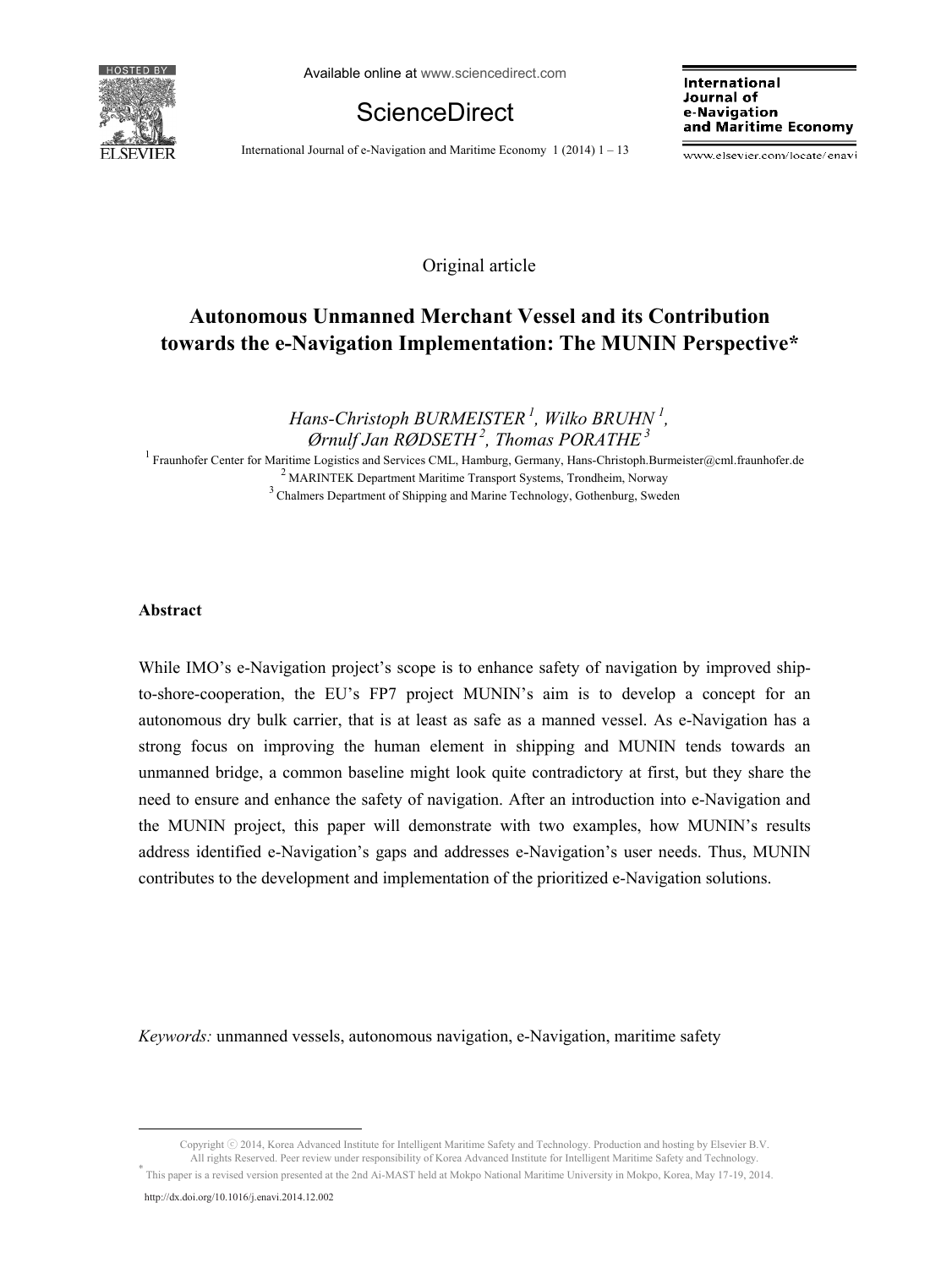## **I. Introduction**

Driverless transport systems are already state-of-the-art on certain transport legs and also in the maritime domain, autonomously operating subsea vehicles for research purposes have already been in practice for several years. Applying this idea on merchant vessels provides a potential holistic solution to cope with the ever increasing sustainability demands on maritime transportation (Rødseth and Burmeister, 2012). Within the European Union, the MUNIN project (Maritime Unmanned Navigation through Intelligence in Networks) develops a concept for an unmanned dry bulk carrier during deep-sea voyages. The vessel itself will be in an autonomous mode allowing it to act independently within a certain degree of freedom, but being monitored constantly from a shore based control station (Rødseth et al, 2013). The project includes a validation of the intended concept and an assessment of the technical and legal feasibility as well as a cost-benefit analysis. With regards to navigation, MUNIN especially focuses on the development of advanced and integrated sensor systems for automated lookout, autonomous navigation systems incorporating COLREGs and safe operation in harsh weather, a safe and reliable ship-to-shore communication architecture as well as human-centred design of onshore monitoring stations (Burmeister et al, 2014).

In parallel to these activities, there is the e-Navigation initiative going on, which was launched by the IMO in 2005. Even though the development of a completely unmanned vessel is beyond the current scope of e-Navigation, there are several similarities between both efforts so that MUNIN can presumably contribute to certain areas of the prioritized e-Navigation-solutions (Burmeister and Rødseth, 2014). The baseline of the paper is a short introduction into e-Navigation, its identified user needs, gaps and solutions as well as an overview of the MUNIN project, its architecture and operational modes. Then, this paper outlines in detail how solutions developed within MUNIN also address identified user need and how the projects intends to support the development of the prioritized e-Navigation solutions.

## **II. e-Navigation**

E-Navigation is an IMO initiative started in 2005 to increase the safety of navigation by modern technology. The scope of the e-Navigation project is defined as "*the harmonized collection, integration, exchange, presentation and analysis of marine information on board and ashore by electronic means to enhance berth to berth navigation and related services for safety and security at sea and protection of the marine environment"* (IMO MSC 2009). E-Navigation foresees progress in the three fields of:

- On-board navigation systems,
- Shore side vessel traffic information management and
- Ship-to-ship-, ship-to-shore and shore-to-shore-communication infrastructure.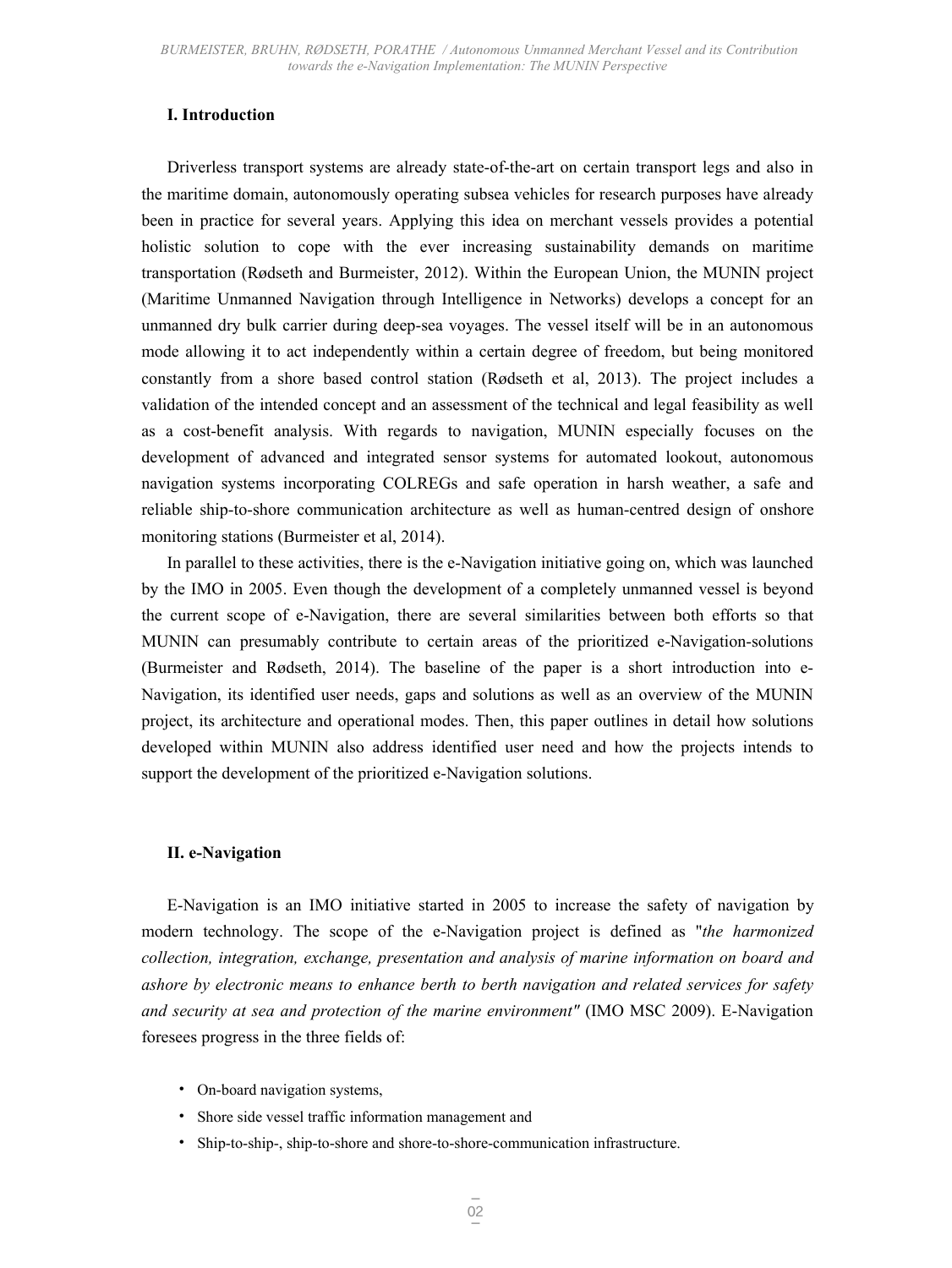Thereby, it was noted that on-board navigation systems could, for example, benefit from a better integration of own ship sensors and standard user interfaces, while the shore management could profit from more comprehensive, but easily understandable data provided by a seamless information transfer. Since then, several research projects have started to investigate special issues with regards to the prioritized issues, such as e.g. ACCSEAS, MONALISA, AVANTI or EfficienSea. However, to understand MUNIN's possible contributions, the process of e-Navigation must be recapitulated on a high-level:

#### *2.1. Identified user needs*

At the beginning of the e-Navigation process, the user needs were gathered in a world-wide survey. In 2009, they were presented in a report to the 55th NAV session (IMO NAV 2009). While the whole survey investigated more than ten issues in detail, only a few of these results with relevance to the MUNIN project are mentioned below.

Regarding communication and shore support, the report outlined amongst others, that officers feel distracted from their navigational duties by excessive reporting requirements, which should be harmonized and where double reporting should be avoided so that more time could be used for the navigational tasks to increase safety. In addition, the officers would be in favour of using a broadband satellite communication for ship-to-shore communication to keep the VHF channels free for important safety communication. Furthermore, most respondents were also in favour of a more strategic coordination of the maritime traffic by shore-side stakeholders.

In respect to the officer's direct work environment and the navigational displays, the report outlined amongst others the need for less, but more relevant and necessary information which should be presented in a simpler and more intuitive way. This would help to avoid information overload onto the officers, but nevertheless ensure high situation awareness under all circumstances. In addition, a new central alarm management system including prioritization issues has been mentioned as a desired tool from the participants.

### *2.2. Results of the gap analysis*

Continuing this work, a detailed gap analysis was conducted within the e-Navigation initiative to identify the current status, determine the gap to the aspired situation and derive means to achieve this status. The results were finalized and presented at the 58th NAV session in 2012 (IMO NAV 2012). It contains a list that distinguishes user gaps into different operational areas and proposes e-Navigation solutions to be addressed in the operational, technical, regulatory and training domain. Amongst others, this contains the following identified gaps:

- Communication and information
	- o Lack of assessment procedure to quantify reliability parameters (e.g., specific assessment of electronic position fixing systems);
	- o Lack of automatic assessment functionalities to provide quantified reliability information;
	- o Insufficient reliability of data/voice communications;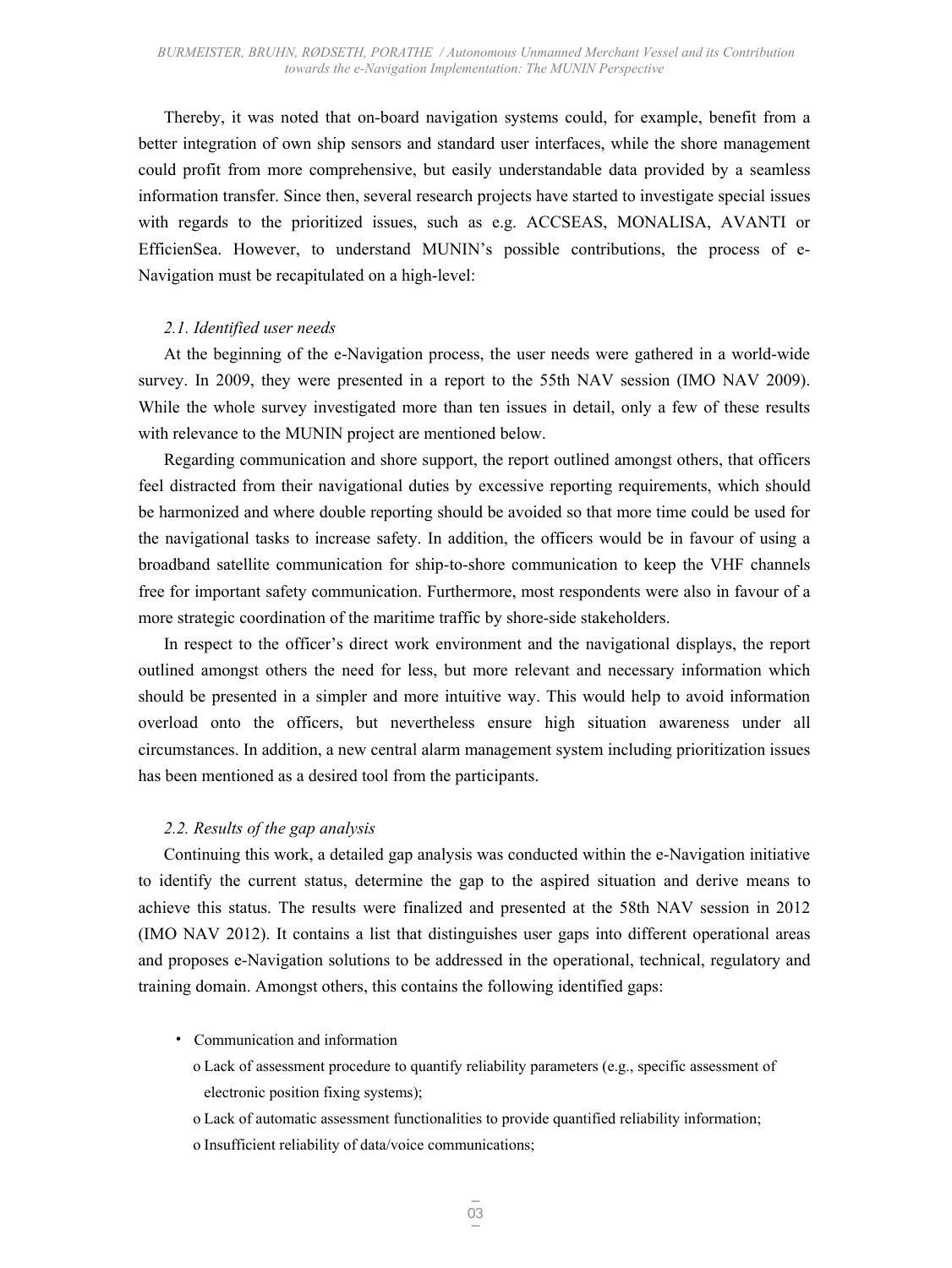o Insufficient use of IMO Standard Marine Communication Phrases (SMCP);

o Lack of good human machine interface for the communication means;

o Bandwidth limitations shore to ship;

- Ship operation
	- o Lack of effective and harmonized means for assessment of the accuracy and plausibility of indicated information;
	- o Lack of assessment procedure to quantify reliability parameters (e.g., specific assessment of electronic position fixing systems);
	- o Lack in presentation of manoeuvring information/data (engine-room telegraphs) on navigational display;
	- o Lack of standardization for operation of functions to observe the passage plan. Users require standardization on the level of function provided and the operating way of it;
	- o Inaccurate AIS data;
- Shore services
	- o Lack of harmonized presentation of domain awareness to improve situational awareness for allied and other support services;
	- o Traffic monitoring tools that have the capability to manage increased levels/volumes of information are not in use;
	- o Lack of procedures that enable shore based authorities to monitor quality of navigation systems on board as well as quality of information and effectiveness of communication;

## *2.3. Prioritized e-Navigation-solutions*

Due to the high number of proposed solutions, they were further analysed with regards to risks and cost-benefit ratio to prioritize the starting solutions. Thereby, the aim was not to restrict the scope of e-Navigation, but to start with the most promising solutions during the first implementation phase. Based on this result, the 59<sup>th</sup> NAV session then decided to prioritize the following five main solutions (IMO NAV 2013):

- S1: improved, harmonized and user-friendly bridge design,
- S2: means for standardized and automated reporting,
- S3: improved reliability, resilience and integrity of bridge equipment and navigation information,
- S4: integration and presentation of available information in graphical displays received via communication equipment an
- S9: improved Communication of VTS Service Portfolio.

As it can be seen, most solutions refer to the issue of improving communications between all stakeholders, including shore based users, as this is one of the major gaps identified.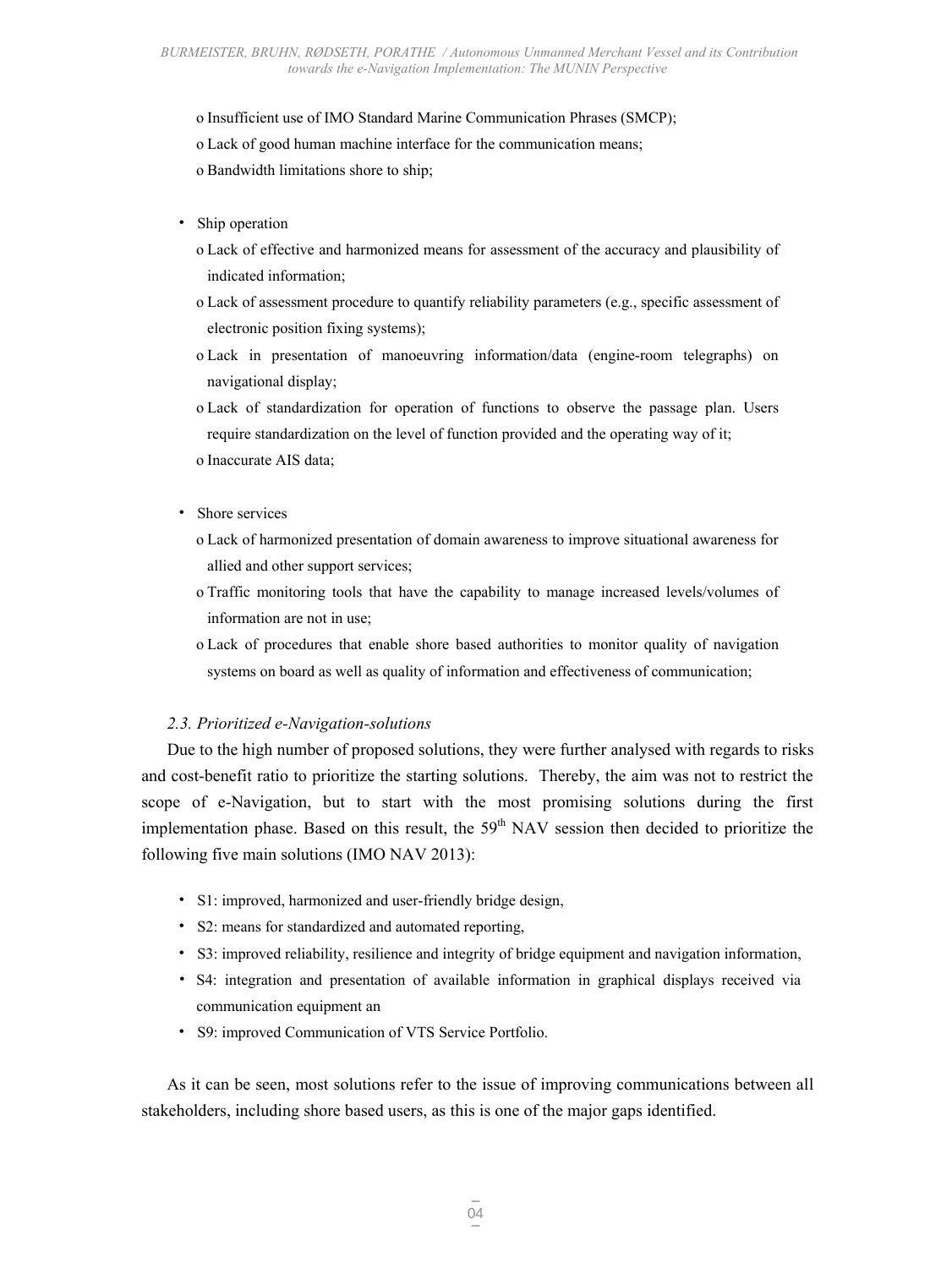## **III. Economic model**

Aiming to develop a concept for unmanned and autonomous ship operation, MUNIN is a research project funded by the European Commission's Seventh Framework Programme to conduct a technical, legal and economic feasibility study for an unmanned vessel. Its base hypothesis is that *"unmanned ship systems can autonomously sail on an intercontinental voyage at least as safe and efficient as manned ships*". This shall be tested within the project with the help of an integrated simulation environment to allow for a concept test in real-time.

While the name is an acronym for *Maritime Unmanned Navigation through Intelligence in Networks,* it also makes reference to a character from Old Norse mythology. Munin, meaning memory or mind, is one of the god Odin's ravens who flies around the world independently during the day and distributes what he has gathered to his master in the evening. Like the raven, the unmanned ship shall travel autonomously around the world, but will return safely home to its harbour.

### *3.1.MUNIN's vision and rationale*

The basic motivation to develop an unmanned and autonomous ship is to contribute to the aim of a more sustainable maritime transport industry. As a large proportion of worldwide forwarding is carried out by sea it may be considered to be one of the main driving forces of today's global economy.

At present, a fierce competition between shipping companies is putting a lot of economic pressure on all parties involved in maritime transportation. At the same time, international legislation increasingly imposes requirements to reduce ship's ecological impact. This imperative to reduce costs and emissions has lead shipping companies to the conclusion that slow steaming can be part of the solution to their current challenges. This though, has the unfavourable ancillary effect of increasing voyage times, thus creating an even higher demand for seagoing personnel. Although the lack of qualified masters, officers, engineers and even ratings, especially in Europe, has been obscured to a certain degree by the current shipping crisis, most parties agree that there will be a factual shortage in the long run (BIMCO 2010).

The development towards an unmanned and autonomous ship represents a comprehensive solution to meet those three major challenges of the maritime transport industry:

- Keep operational expenses as low as possible to facilitate efficient international trade,
- Reduce environmental impact and emission of greenhouse gases and
- Remove trivial operational tasks and release crew for more demanding and interesting work, to attract and retain seagoing professionals.

While slow steaming will reduce fuel costs and greenhouse gas emissions, it will entail higher costs due to longer sailing times which in turn have an impact on crew cost, ship hire and the probability of technical faults and related off-hire penalties. Except for charter hire, autonomous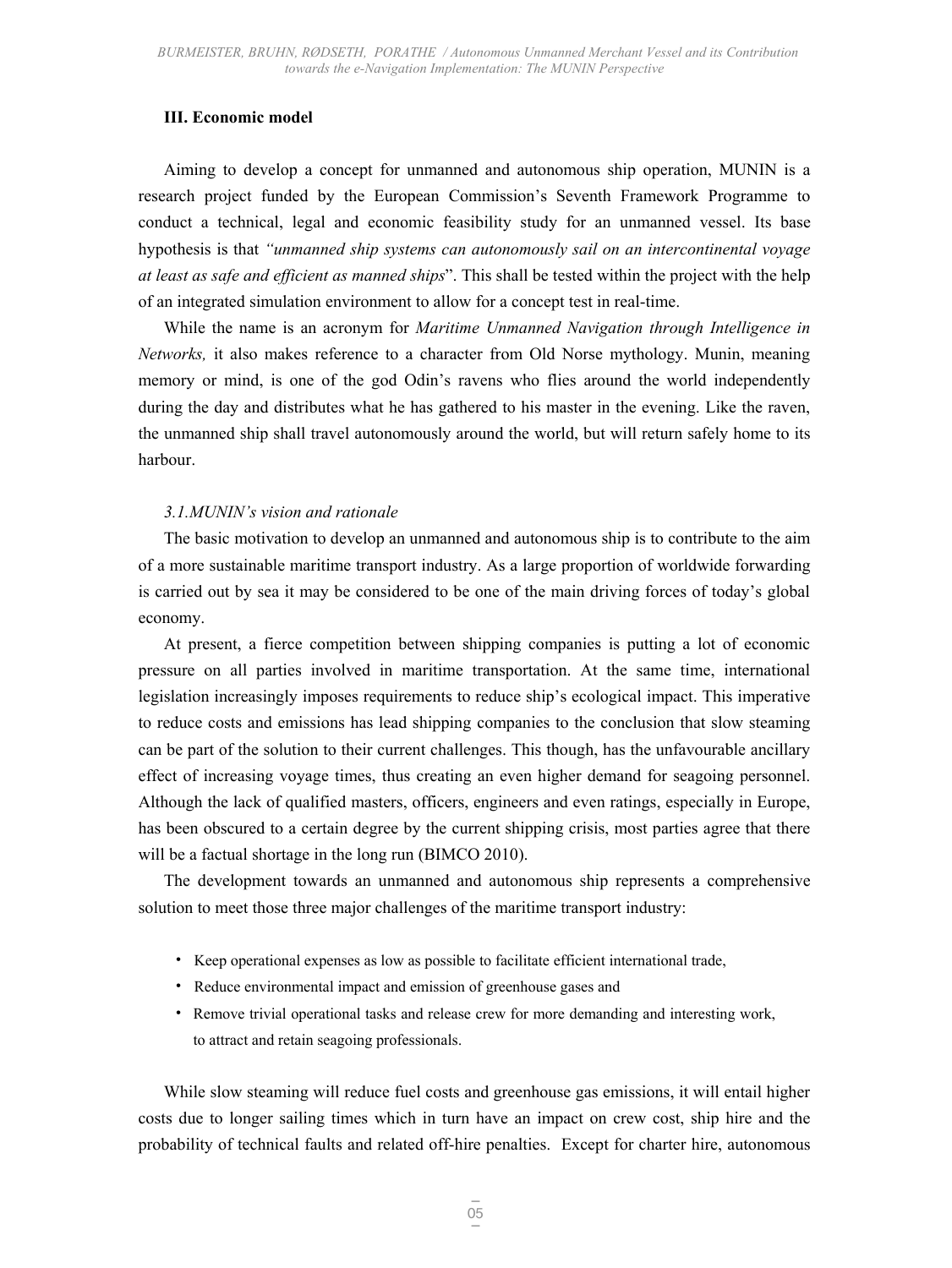ships will address the other two issues: crew costs are eliminated and necessary reliability enhancements will mostly avoid off-hire. Thirdly, it will also open new professional perspectives for mariners. Instead of being disconnected from home for many months, the concept envisages highly qualified shore-based positions (Rødseth et al. 2012).



**Figure 1: MUNIN's vision** 

Hereby, the autonomous vessel is described as a ship equipped *"with modular control systems and communication technology to enable wireless monitoring and control, including advanced decision support systems and the capabilities for remote and autonomous operation"* (Waterborne TP 2011). The use case investigated in MUNIN is a dry bulk carrier operated in intercontinental trade. This type of trade bears a high attractiveness for the MUNIN concept, as additional cargo management requirements are low, the attractiveness for slow steaming is high and dry bulk carriers normally transport cargo from point to point, resulting in a long uninterrupted deep-sea voyage as compared to other vessels e.g. container vessels. This is an important characteristic, as the vessel will not be operated unmanned from berth to berth, but rather from (deep-sea) pilot point to (deep-sea) pilot point. During approach, berthing and de-berthing, a crew will still be onboard and will classically operate the vessel, even though the advanced technology of MUNIN might assist them. At the (deep-sea) pilot point, this onboard control team will be picked up together with the pilot and the control will be handed over to the on-board autonomous navigation system that operates the vessels autonomously following a predefined voyage plan. Nevertheless, a new entity, the shore based control centre, will constantly monitor and control the autonomous operation, and might even take over direct remote control in exceptional circumstances.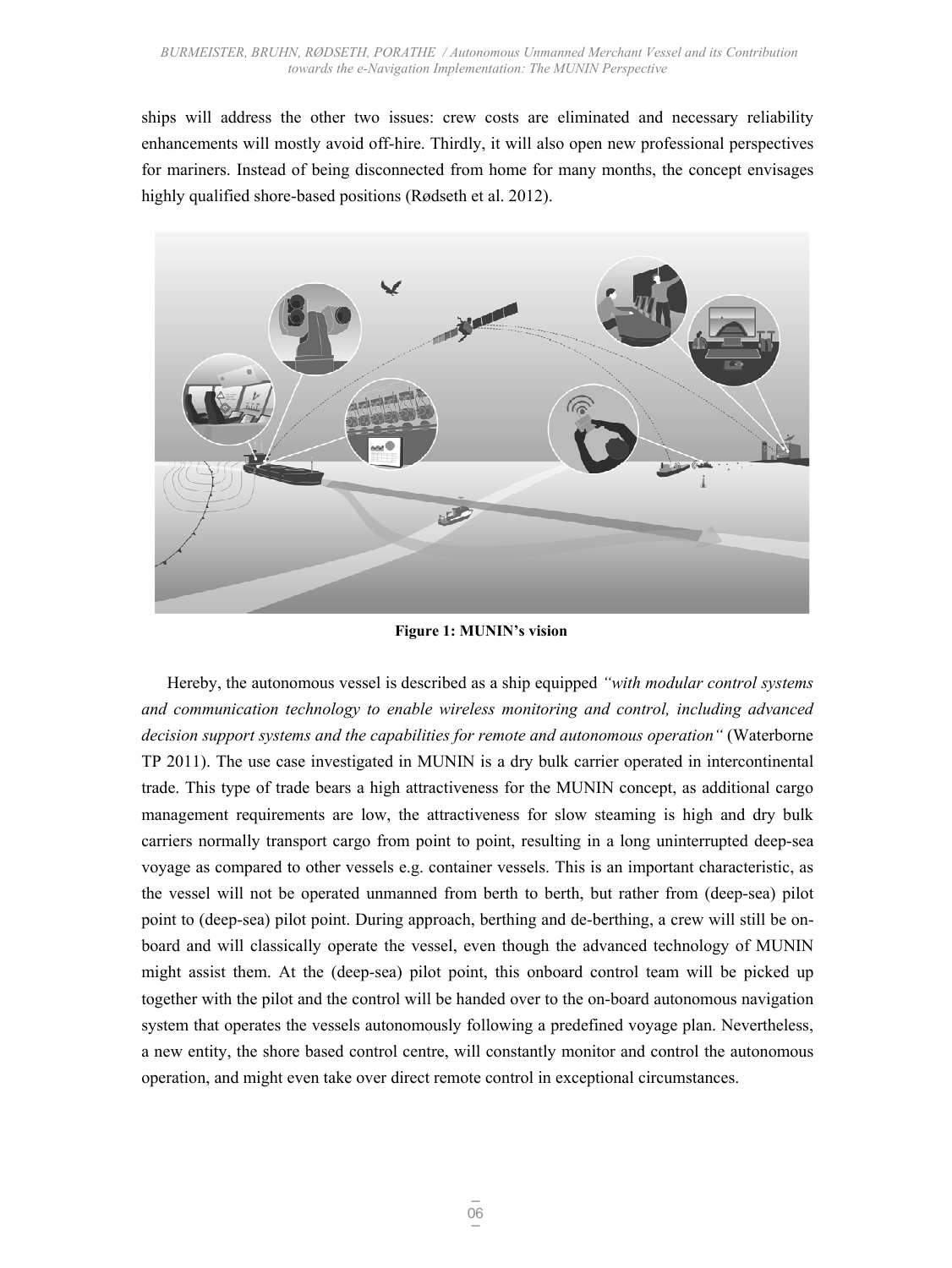## *3.2. MUNIN architecture*

Even though vessels are already highly automated today, some new systems and further integration efforts are necessary to enable unmanned and autonomous operation in the MUNIN context to, for example, compensate for the cognitive tasks of the officer-of-the-watch on board and to bridge the gap between the vessel and the physically disconnected monitoring humans (Porathe et al. 2014, Walther et al. 2014). However, restricted satellite bandwidth in certain regions and high communication costs make a direct and bandwidth-intensive remote control solution unattractive. Thus, MUNIN proposes a concept, where the ship is autonomously operated within certain limits by new systems on board the vessel. The monitoring and control functions outside defined limits are executed by an operator ashore in the Shore Control Centre. Based on a detailed task analysis of today's processes in Bruhn et al 2013, the MUNIN concept defines the following systems and entities (see also bubbles in figure 1) :

- An Advanced Sensor Module, which takes care of the lookout duties on board the vessels by continuously fusing sensor data from existing navigational systems, e.g. radar and AIS, combined with modern daylight and infrared cameras;
- An Autonomous Navigation System, which follows a predefined voyage plan, but with a certain degree of freedom to adjust the route in accordance with legislation and good seamanship autonomously, for example, due to an arising collision situation or significant weather changes;
- An Autonomous Engine and Monitoring Control system, which enriches ship engine automation systems with certain failure prediction functionalities while keeping the optimal efficiency and which also takes care of the additionally installed pump-jet that acts as rudder and propulsion redundancy;
- A Shore Control Centre, which continuously monitors and controls the autonomously operated vessel by its skilled nautical officers and engineers;

Hereby, the latter represents the human element within the technical control loop. It comprises amongst others the certain positions (Porathe and Costa, 2014):

- A Shore Control Centre Operator, who monitors the ship operation of several autonomous ships at the same time from a desktop cubicle station and controls the vessels by giving high level command like updating the voyage plan or the operation envelope of the autonomous system;
- A Shore Control Centre Engineer, who assists the operator in case of technical questions and who is in charge of the maintenance plan for the vessels based on a condition-based maintenance system ensuring sufficient reliability of the technical system for the next autonomous journey;
- A Shore Control Centre Situation Room Team that can take over direct remote control of one vessel in certain situations via a shore side replica of the unmanned vessel's bridge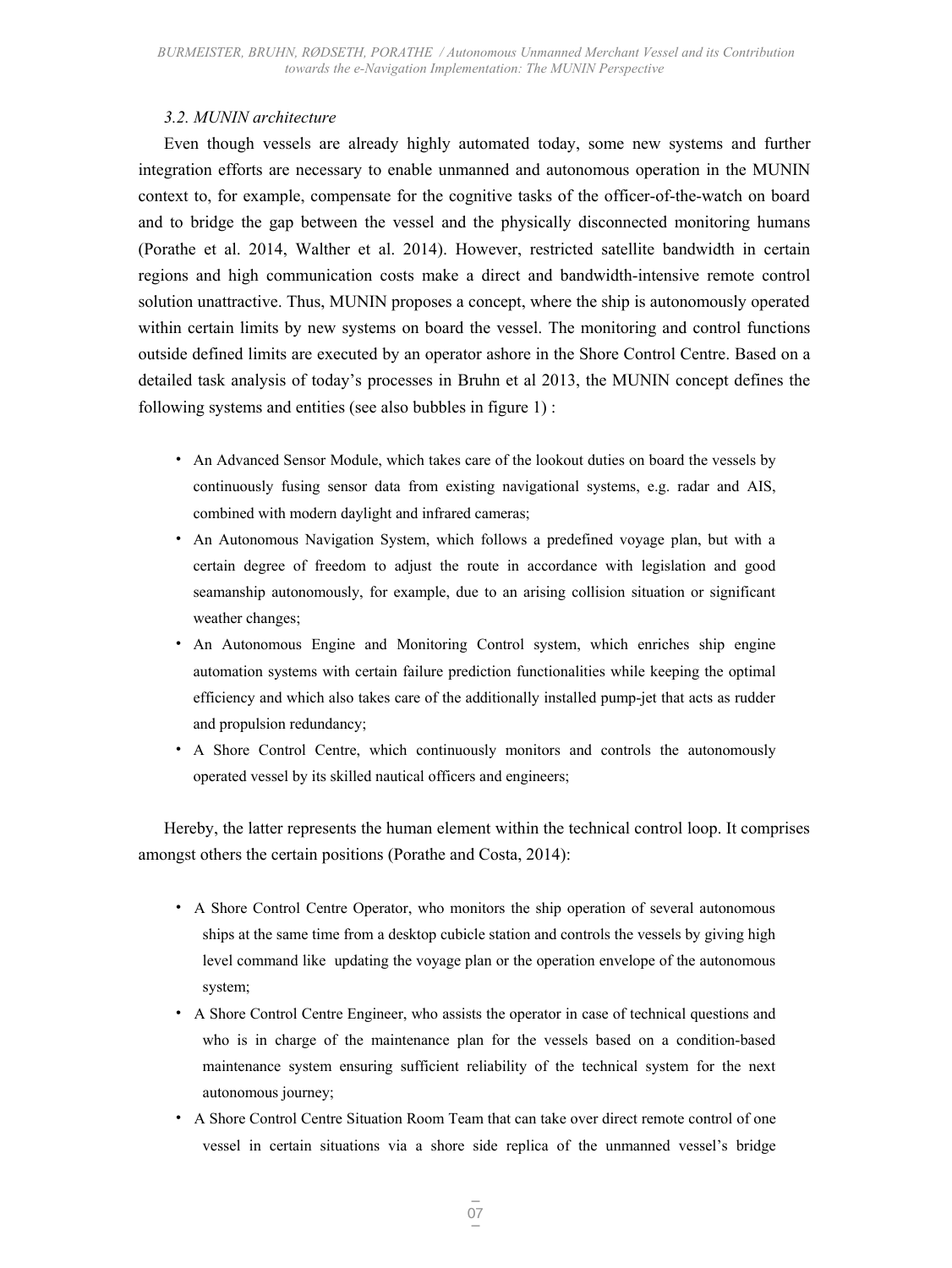including a Remote Manoeuvring Support System that ensures an appropriate situation awareness in direct control despite the physical distance of crew and vessel;

For the on board systems, a redundant architecture has been chosen (Rødseth et al., 2013). This architecture approach ensures that the vessel is on the one hand always monitored and controlled by a human ashore, e.g. by the definition of operational limits of the autonomous system. On the other hand, the combination of these operational limits and the autonomous systems also minimize the operator's load to allow for the monitoring of multiple ships by one operator while reducing communication requirements and costs, as restricted remote control is still possible, even if only a low-capacity L-band channel is available (Rødseth et al., 2013). Furthermore, MUNIN's approach of installing autonomous acting system on the vessels also facilitates implementing fail-to-safe-functionalities on board, which ensures safety of navigation and operation during possible communication disconnections (Rødseth and Tjora, 2014).

## *3.3. MUNIN operational modes*

When in operation, the mode of the unmanned vessel can be distinguished into five different states (see also figure 2) (Rødseth et al., 2013) :

- Manned operation,
- Autonomous execution,
- Autonomous problem-solving,
- Remote operation and
- Fail-to-safe.



**Figure 2: MUNIN's operational modes**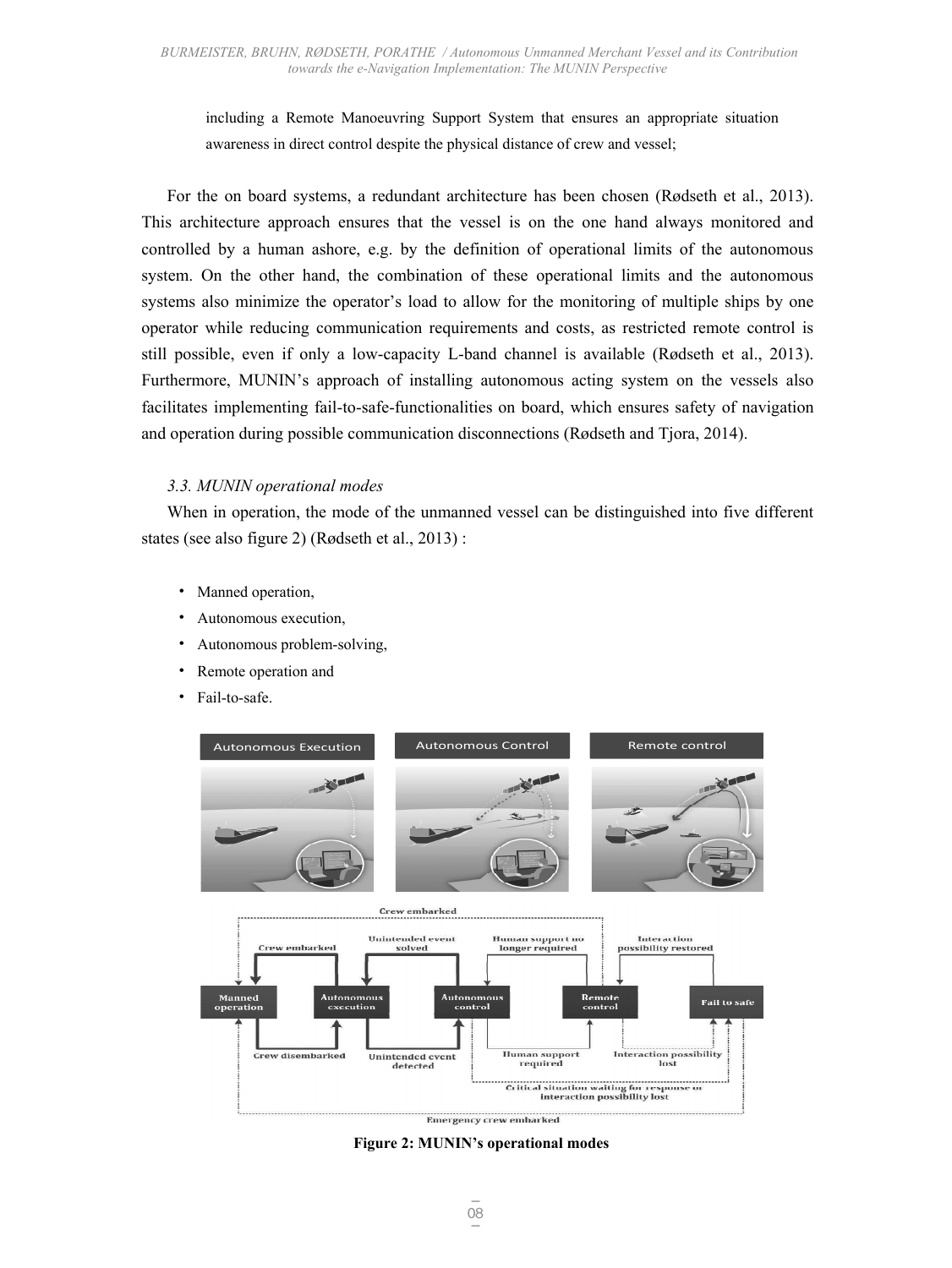Hereby, manned operation represents the mode, where the vessel is handled by a normal crew on-board, as this is e.g. the case during berthing and approach. When the crew leaves the vessel, the ship's status switches to autonomous execution, where the autonomous systems on-board constantly measure the ship conditions and observe the environment to determine if the vessel can still follow the predefined voyage-plan. Additionally, it provides the shore control centre with regular data updates to allow them to conduct their monitoring tasks with the necessary situation awareness. In case of the need for deviations inside the ship's defined operational freedom, the vessel changes to autonomous control, where it can change the voyage plan on its own to ensure safety, for example due to a crossing vessel or changing weather condition. Based on the given constraints by the shore control centre, an enhanced feedback loop might be required.

Regardless of the current status, the shore control centre can of course intervene at each stage and might even take over direct remote control for general or specific situation handling (Porathe et al. 2014). In such cases, the autonomous capabilities are switched off and all data is relayed to a shore side bridge, where a skilled nautical crew takes over the ship handling and feed the respective commands back to the vessel. This represents a pure remote control approach, which is only activated during certain special situations or to train the officers with that procedure. In addition, a fail-to-safe mode is foreseen, which only aims at ensuring safety of the ship by certain procedures, which may imply that the voyage to its destination is temporarily suspended.

#### **IV. MUNIN's contribution to e-Navigation**

In most studies, human errors are part of the root cause of most maritime accidents (Blanding 1987, Sandquist 1992, Rothblum 2000). Today, human operators on the bridge are exposed to fatigue, stress and adverse condition, as the bridge manning is down to a minimum. Moving the operator to the relatively protected workplace of a control room on land, some of the risks of human error can be mitigated. However, it must be respected that new types of hazards may appear in the new relationship between the unmanned vessel and the remotely located human operators which may not be fully aware of the actual conditions on the scene. This safety equation will attract much focus on the human factors research in this project, and certainly leave room for many further studies. Despite this on-going research, it can already be concluded that the development towards an autonomous vessel does at least provide a potential to increase navigational safety (Burmeister et al. 2014). Thus, MUNIN can also contribute to e-Navigation's aim of increasing navigational safety, even though MUNIN's origin is a novel approach to sustainability in shipping. In the following, these contributions shall be elaborated for certain examples.

#### *4.1. Improved reliability of navigation information by the advanced sensor module*

One of the identified gaps within e-Navigation is the lack of means to assess the accuracy and plausibility of indicated information. Of course, further overloading the officer-of-the-watch with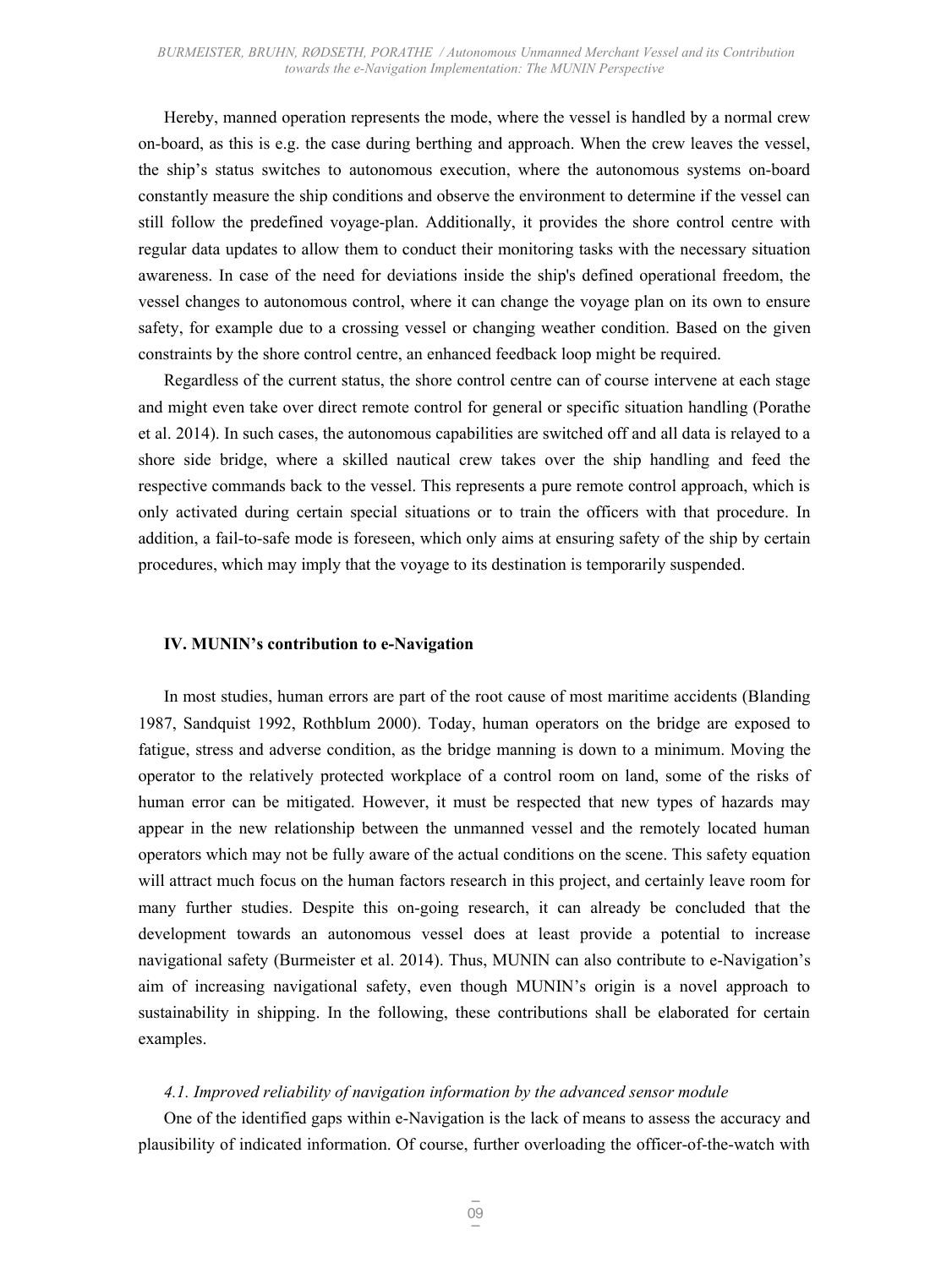additional reliability indicators should be avoided, as this would be counterproductive with regards to the user needs. However, e-Navigation suggests a solution that automatically assesses the accuracy, plausibility and reliability of the information and only provides the required information to the user.

An area, where MUNIN's development can contribute to, is its developed concept of the advanced sensor module, which conducts the lookout duties on-board the unmanned vessel. This system basically fuses the information provided by different sensors, like radar, AIS, visual video and infrared cameras and creates a perceived world-model out of it containing the different detected objects, their tracks and navigational statuses, but also an indication about the reliability of the object detection (Burmeister et al., 2014). Using enhanced radar detection algorithms, additional data can be generated that allows further crosschecking with the additional sensor data. This allows e.g. detecting small objects not emitting AIS information, but also false or inaccurate AIS-targets by sensor and feature processing. On board the MUNIN vessel, the autonomous navigation system is thus provided only with data pre-processed by the advanced sensor module, which now only contains one target per vessel including a reliability indication, based on the degree of successful cross-checks between the radar-extracted features and additional sensor data. This module and its detection capabilities have already been successfully tested in Norwegian waters during a voyage of a vessel from the coastal administration (Bruhn et al., 2014).

Decoupling the autonomous navigation system, the advanced sensor module can of course also be applied on a manned vessel as an e-Navigation solution. On the bridge, it could assist the officer-of-the-watch in filtering and assessing data about other vessels and objects in its vicinity, as a mean to reduce information overload and even conflicting information from different detection sensors, like radar and AIS, and instead providing the mariner with what is needed: a list of ships and other objects with their positions, their types and movements so that the proper action in accordance with COLREG can be taken.

## *4.2. Shore-side monitoring by integrating and presenting available information in graphical displays*

Limited bandwidth in ship-to-shore communication is regarded as one e-Navigation gap and especially on the high seas this is doubtlessly true. Increasing ship-to-shore bandwidth, e.g. by WiMax or 3-5G cellular technology, might certainly be a solution for coastal waters. However, regarding the coexisting perceived information overload, it can be argued that providing the right information instead of more data is an even better solution.

MUNIN intensively deals with the fact, that monitoring personnel ashore has sufficient situation awareness in areas of restricted bandwidth, while keeping the satellite communication costs at a low and acceptable level. Therefore, the information needs have been identified and grouped into nine functions that will be displayed on a dashboard (Porathe et al. 2014). For these groups, the development of functional status indicators is envisaged. These allow monitoring of the health status of ships on a high-level based on this bandwidth optimized indicator data. These indicators can be compressed to a very small message and will be sent regularly to shore. In case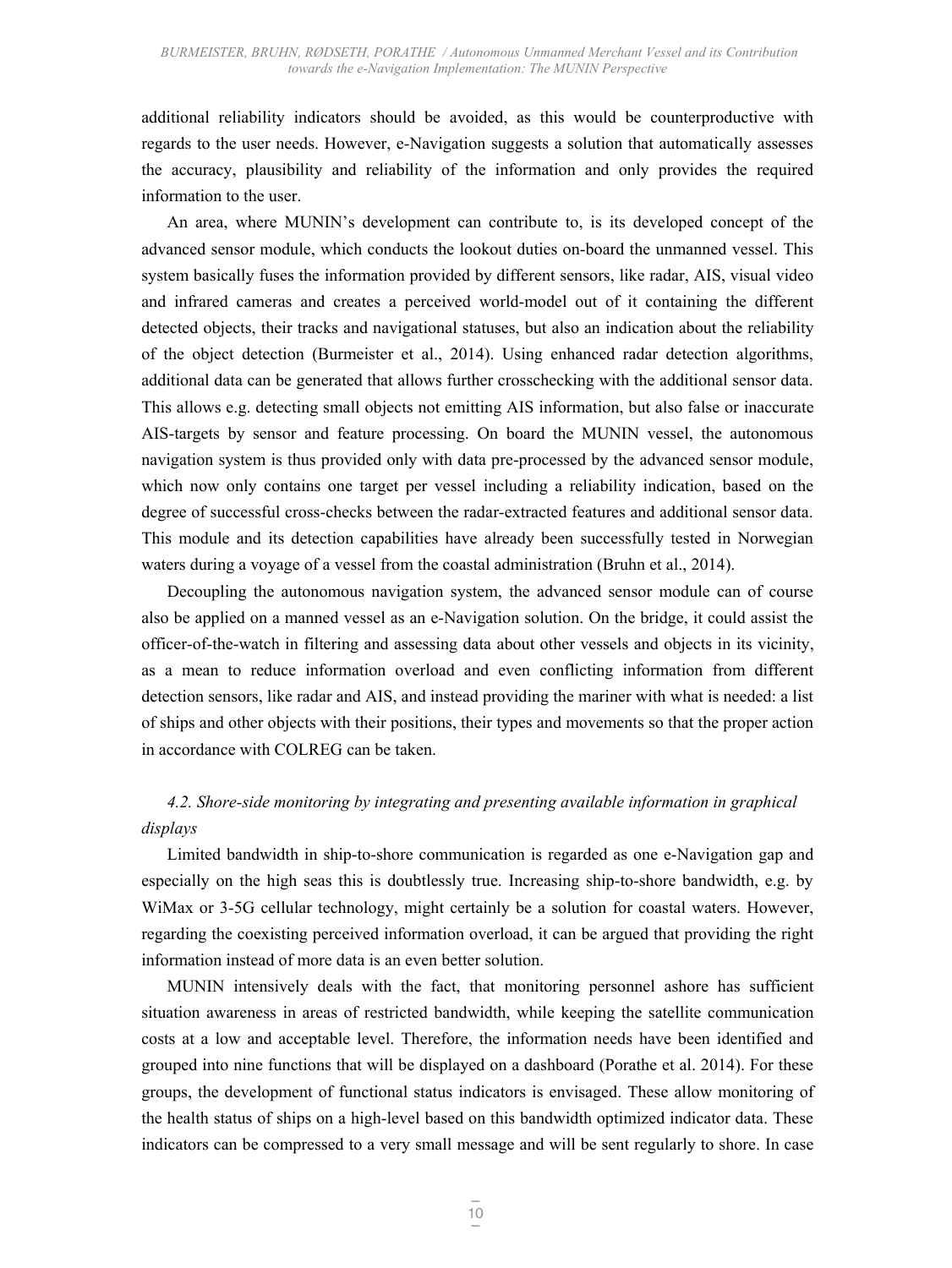of status changes, additional information is automatically attached to the message to allow the personnel to assess possible consequences of the detected anomaly. Thereby, the prior connection between technical systems and navigational functionalities allows a rapid assessment of the functional consequences of technical failures ashore with a minimum use of bandwidth and operator attention (Rødseth et al. 2014).

Within e-Navigation, the MUNIN results on how situational awareness of shore side personnel can be ensured in spite of reduced bandwidth can also be used to optimize shore-side monitoring. This comprises the knowledge with regards to necessary detailed information needs as well as the high-level monitoring approach via functional status indicators. As a first step, these improved monitoring functionalities could, for example, be used to augment the navigational assistance services – a shore based service, which assists on-board navigational decision-making – provided by vessel traffic service centres (IMO 1997). Thereby, MUNIN's functional-oriented approach also addresses the user need for a new central alarm management system including prioritization issues.

## **V. Outlook and conclusions**

E-Navigation is focusing on increasing the safety of navigation by a better integration of ship and shore. With regards to that scope, it was demonstrated how the results and research progress achieved within the MUNIN project on autonomous vessels can contribute to the development and implementation of e-Navigation solutions, irrespective of the ship being manned or not. Besides the given examples, there are of course further areas where MUNIN results have a potential to improve navigational safety, like e.g. operations of vessels in harsh weather (Walther et al., 2014) or automated COLREG-compliant navigation (Burmeister and Bruhn, 2014).

As MUNIN's feasibility study is not yet completed and the detailed concept tests and the technology assessment are currently on-going by means of ship handling simulation and in-situ testing, the proposed concepts represent a preliminary stage. Thus, before deriving separate e-Navigation solutions from the proposed concepts, the final feasibility results must be awaited before all practical implications of the MUNIN project can be assessed.

*Submitted: October 7, 2014 Accepted: November 15, 2014*

#### **VI. Acknowledgements**

The research leading to these results has received funding from the European Union Seventh Framework Programme under the agreement SCP2-GA-2012-314286.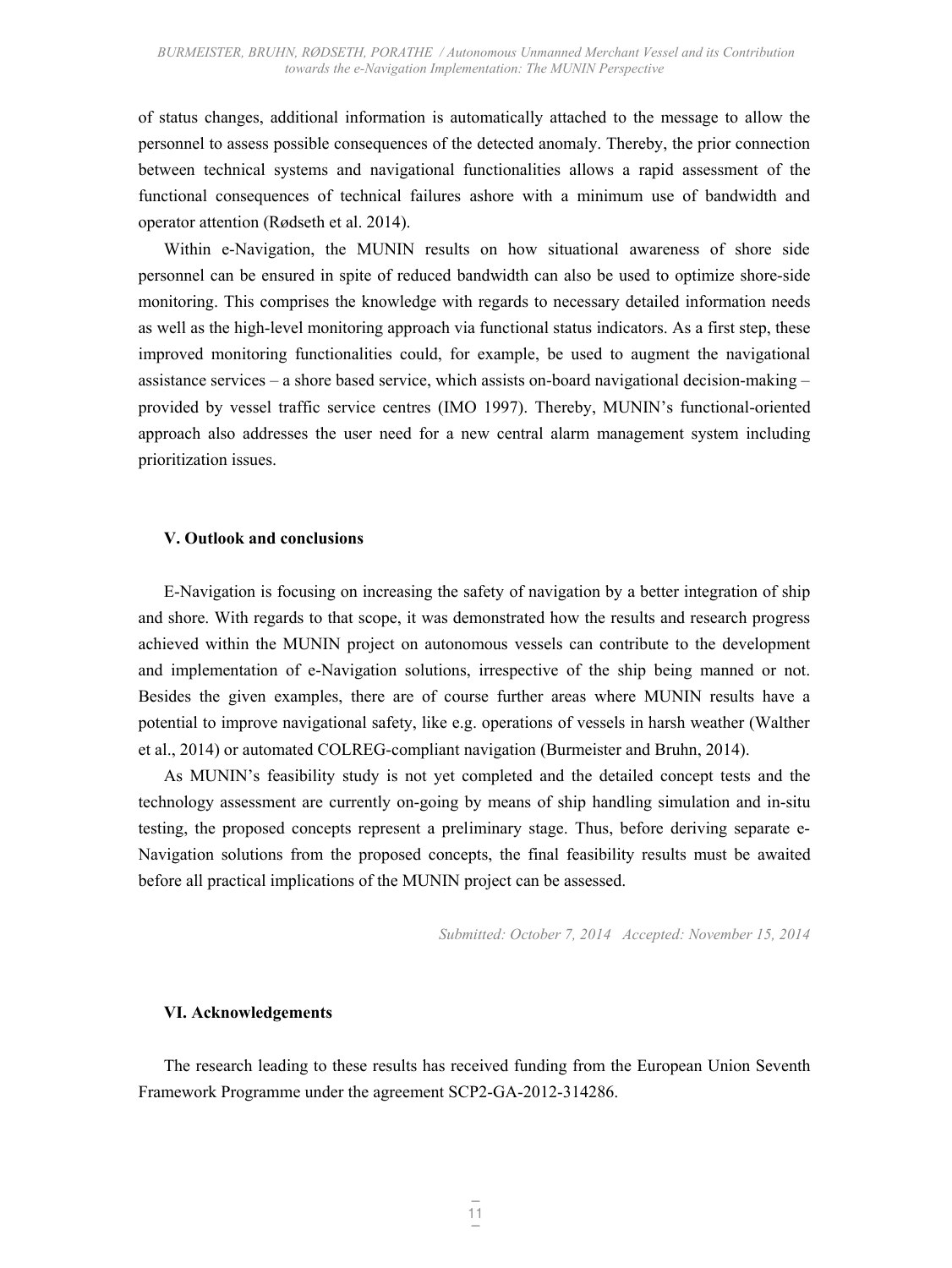### **References**

BIMCO (2010), BIMCO ISF Manpower 2010 Update: The Worldwide demand for and supply of seafarers, http://www.marisec.org/Manpower%20Study.pdf, last accessed June 2012.

Blanding, H. C. (1987), Automation of ships and the human factor, SNAME Ship Technology and Research Symposium, Philadelphia.

Bruhn, W.C. and Burmeister, H.-C. (2013), D 7.4: Process map for autonomous navigation, www.unmanned-ship.org, last accessed September 2014.

Bruhn, W.C., Burmeister, H.-C., Long, M.T., Moræus, J.A. (2014), Conducting look-out on an unmanned vessel: Introduction to the advanced sensor module for MUNIN's autonomous dry bulk carrier, International Symposium Information on Ships 2014 Proceedings, Hamburg, Germany, 04-05 September 2014, p.141-154.

Burmeister, H.-C., Bruhn, W.C., Rødseth, Ø. J. and Porathe, T. (2014a), Can unmanned ships improve navigational safety?, TRA 2014, Paris, France, April 14-17, 2014.

Burmeister, H.-C. and Bruhn, W.C. (2014), Designing an autonomous collision avoidance controller respecting COLREG, In: Ehlers, S., Asbjørnslett, B.E., Rødseth, Ø.J. and Berg, T.E.: Maritime-Port Technology and Development, 2015 Taylor & Francis Group, London, p.83-88.

MTEC 2014, Trondheim, Norway, In press.

Burmeister, H.-C. and Rødseth, Ø.J. (2014), Beyond the e-Navigation implementation plan: Development towards the unmanned merchant vessel?, e-Navigation underway 2014, Copenhagen, Denmark, January 28-30, 2014, http://www.unmanned-ship.org/munin/wpcontent/uploads/2014/02/Burmeister-Rødseth-2014-Beyond-the-e-Navigation-implementationplan-Development-towards-the-unmanned-merchant-vessel.pdf, last accessed February 2014.

IMO (1997), Guidelines for Vessel Traffic Services, A 20/Res.857, 27 November 1997.

IMO MSC (2009), Report of the Maritime Safety Committee on its Eighty-Fifth Session, MSC 85/26/Add.1, Feb. 2009.

IMO NAV (2009), DEVELOPMENT OF AN E-NAVIGATION STRATEGY IMPLEMENTATION PLAN, Results of a worldwide e-navigation user needs survey, NAV 55/11/3, 21 May 2009.

IMO NAV (2012), DEVELOPMENT OF AN E-NAVIGATION STRATEGY IMPLEMENTATION PLAN, Report from the Correspondence Group en e-navigation to NAV 58, NAV 58/6, Annex 2, March 2012.

IMO NAV (2013), Development of an e-Navigation Strategy Implementation Plan, NAV 59/6 Report of the Correspondence Group on e-Navigation to NAV 59, May 2013.

Porathe, T., Prison, J. and Man, Y. (2014), Situation Awareness in remote control centres for unmanned ships, Human Factors in Ship Design & Operation, 26-27 February 2014, London, UK

Porathe, T. and Costa, N. (2014), D 7.4: Organizational lay-out of SOC, www.unmannedship.org, to be published in 2014.